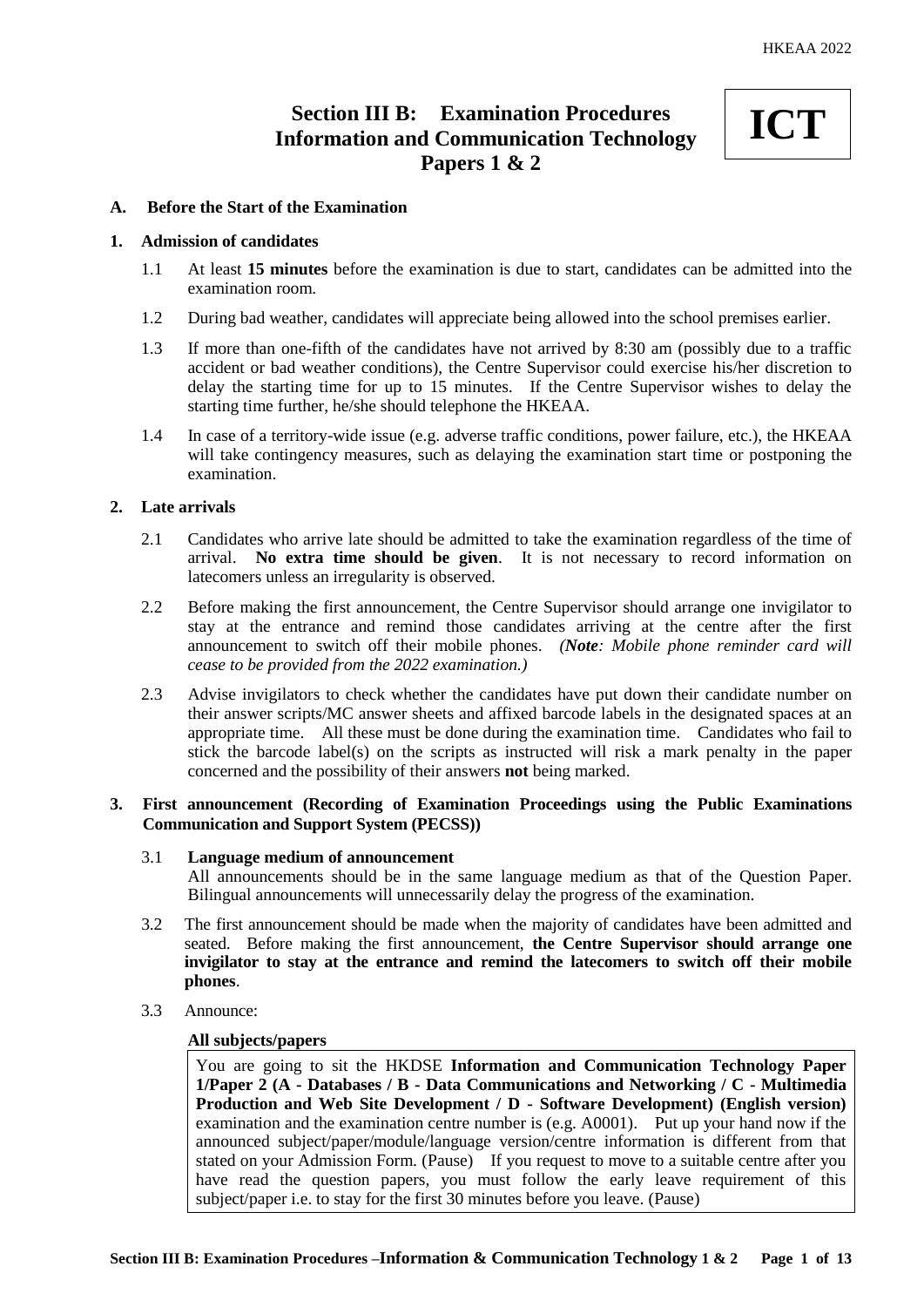The 'Public Examinations Communication  $\&$  Support System' has been installed at this examination centre. The centre conditions and examination proceedings will be recorded. Only authorised persons of the HKEAA can view, store or handle the recordings. The recordings will be destroyed upon closing of the examination year.

3.4 In case a candidate claims that the subject/paper/module/language version/centre information announced by the Centre Supervisor is different from that stated on his/her Admission Form, the **Centre Supervisor should arrange an invigilator to distribute the 'Notes for Wrong Centre or Wrong Version Candidates'** (**SR3(Notes) -** see *Specimen 40*) to the candidate concerned and let him/her decide whether or not to remain sitting the examination in this centre. For handling cases of wrong centre/wrong version candidates, please refer to *Section IV paragraphs 15 and 16*.

## **4. Second announcement (Checking of personal belongings)**

Announce:

## **(All subjects/papers)**

Check that you have taken the correct seat according to the seat number as stated on your Admission Place your Admission Form and Identity Card or identification document on the top right-hand corner of your desk and not inside any folder. If you bring a folder, you must put it under your chair. Put up your hand if you have any questions. (Pause)

Put all the stationery you need to use on your desk. If you have brought a pencil case, put it in your bag or under your chair. (Pause)

If you intend to use a calculator during the examination, put the calculator on your desk. Remove the calculator cover/jacket and place it inside your bag or under the chair. Check your calculator now to make sure that no writings or markings have been made on the calculator. (Pause)

If you have brought a mobile phone, take out the phone now. Check to see if it has been switched off. (Pause) If not, switch it off now. You should also ensure that the alarm function of the phone has also been turned off and no sound will be emitted. (Pause for 15 seconds to ensure that candidates are complying with the instructions)

Now place the phone under your chair in a position clearly visible to the invigilators. (Pause)

If you have question paper(s) from previous examination session(s), notes, pieces of paper, books and dictionaries etc., put them in your bag. If you have brought any electronic devices (such as tablet, multimedia player, electronic dictionary, databank watch, smart watch, wireless earphones or other wearable technologies with communication or data storage functions, etc.), or articles that can emit sound, switch them off now (if possible) and put them in your bag or under your chair. (Pause).

Zip up your bag and put it under your chair. Do not leave your bag in the aisle. If you do not have a bag, put your purse and your mobile phone under your chair but bring all your other belongings to the front of the hall and put them … (Please clearly tell the candidates the location which you assign and ask an invigilator to assist).

Please note that if you are found to have any unauthorised materials on your desk or in the drawer of your desk, on your body or in your clothing after the Question Papers have been distributed, or any electronic devices (including mobile phone) switched on during the examination, you will receive a mark penalty, subject downgrading or even be disqualified from the whole examination.

Put up your hand if you have any questions. (Pause)

#### **Note:**

Repeat this announcement nearer the start of the examination if there are a lot of latecomers.

The Centre Supervisor should ask the invigilators to check that the candidates follow these instructions. **Before the examination begins, should no mobile phone be found under a candidate's chair, invigilators may ask the candidate concerned if he/she has brought a mobile phone.**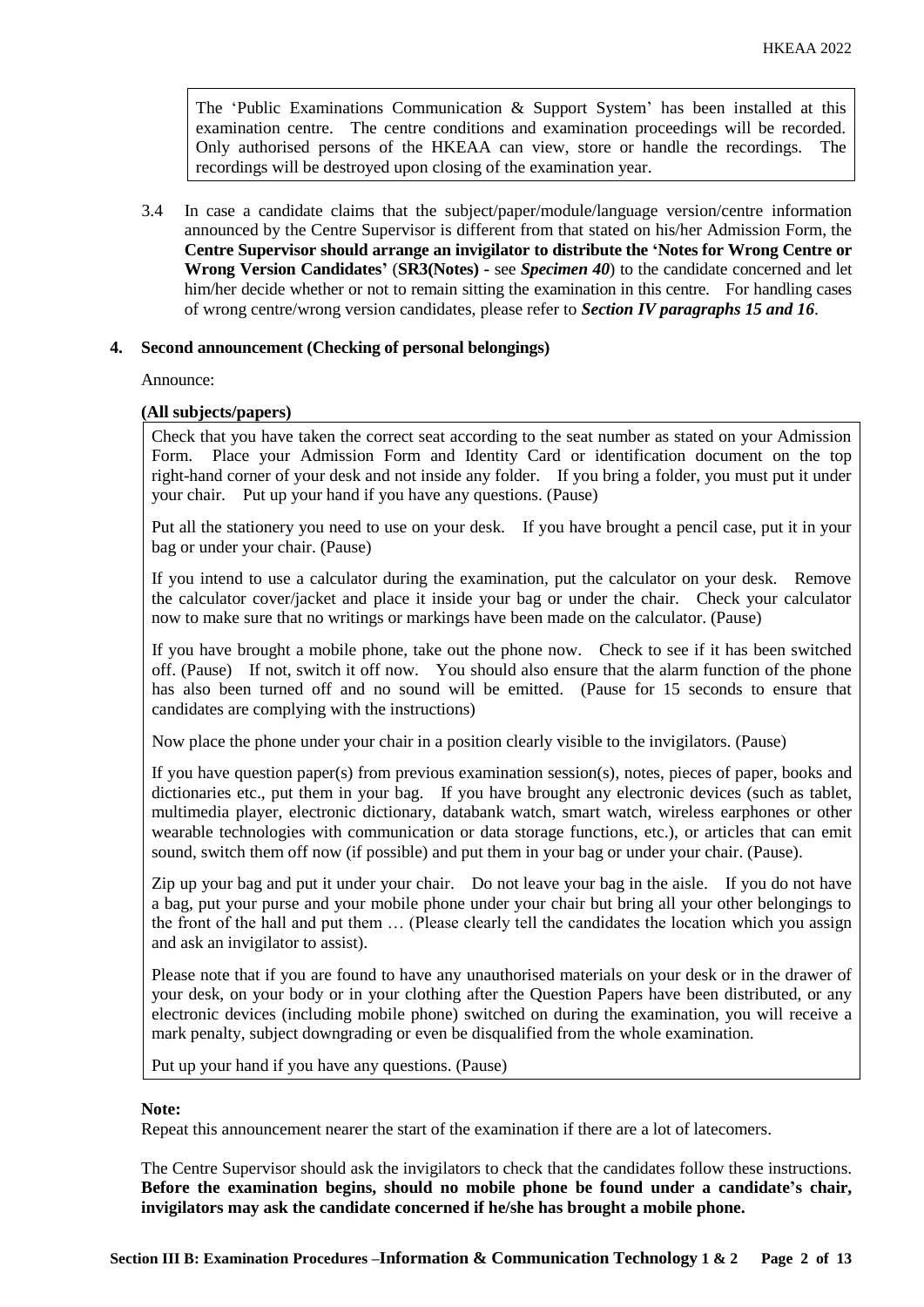# **5. Third announcement (Checking of barcode labels)**

## **Information and Communication Technology 1**

You should have on your desk a barcode sheet. Put up your hand if you do not. (Pause)

Your English name has been printed on the top of the barcode sheet. Each barcode label on the sheet has been printed with your candidate number, centre number, seat number and the subject/paper name. Please check to make sure that you have been given the correct barcode sheet. Put up your hand if you have any questions. (Pause)

After the start of the examination, you should first write your Candidate Number in the boxes provided on the front cover of the Question-Answer Book. You should copy your Candidate Number from your Admission Form. Moreover, you should stick barcode labels in the designated spaces on the cover and the inner pages of your Question-Answer Book. You should also stick a barcode label, write your Candidate Number and name and sign on the MC answer sheet.

If you use a supplementary answer sheet, you should also write your Candidate Number and affix a barcode label in the designated space. Do not fold, scratch or stain the barcode labels.

No extra time will be given to candidates for sticking the barcode labels on after the 'Stop working' announcement.

Each page of the Question-Answer Book and supplementary answer sheet has been printed with a page number. Do not change any of the page numbers or write your answers near them as this might affect the scanning of your script. It should also be noted that answers written in the margins will not be marked.

#### **Information and Communication Technology 2**

You should have on your desk a barcode sheet. Put up your hand if you do not. (Pause)

Your English name has been printed on the top of the barcode sheet. Each barcode label on the sheet has been printed with your candidate number, centre number, seat number and the subject/paper name. Please check to make sure that you have been given the correct barcode sheet. Put up your hand if you have any questions. (Pause)

After the start of the examination, you should first write your Candidate Number in the boxes provided on the front cover of your Question-Answer Book. You should copy your Candidate Number from your Admission Form. Moreover, you should stick barcode labels in the designated spaces on the cover and the inner pages of your Question-Answer Book.

If you use a supplementary answer sheet, you should also write your Candidate Number and affix a barcode label in the designated space. Do not fold, scratch or stain the barcode labels.

No extra time will be given to candidates for sticking the barcode labels on after the 'Stop working' announcement.

Each page of the Question-Answer Book and supplementary answer sheet has been printed with a page number. Do not change any of the page numbers or write your answers near them as this might affect the scanning of your script. It should also be noted that answers written in the margins will not be marked.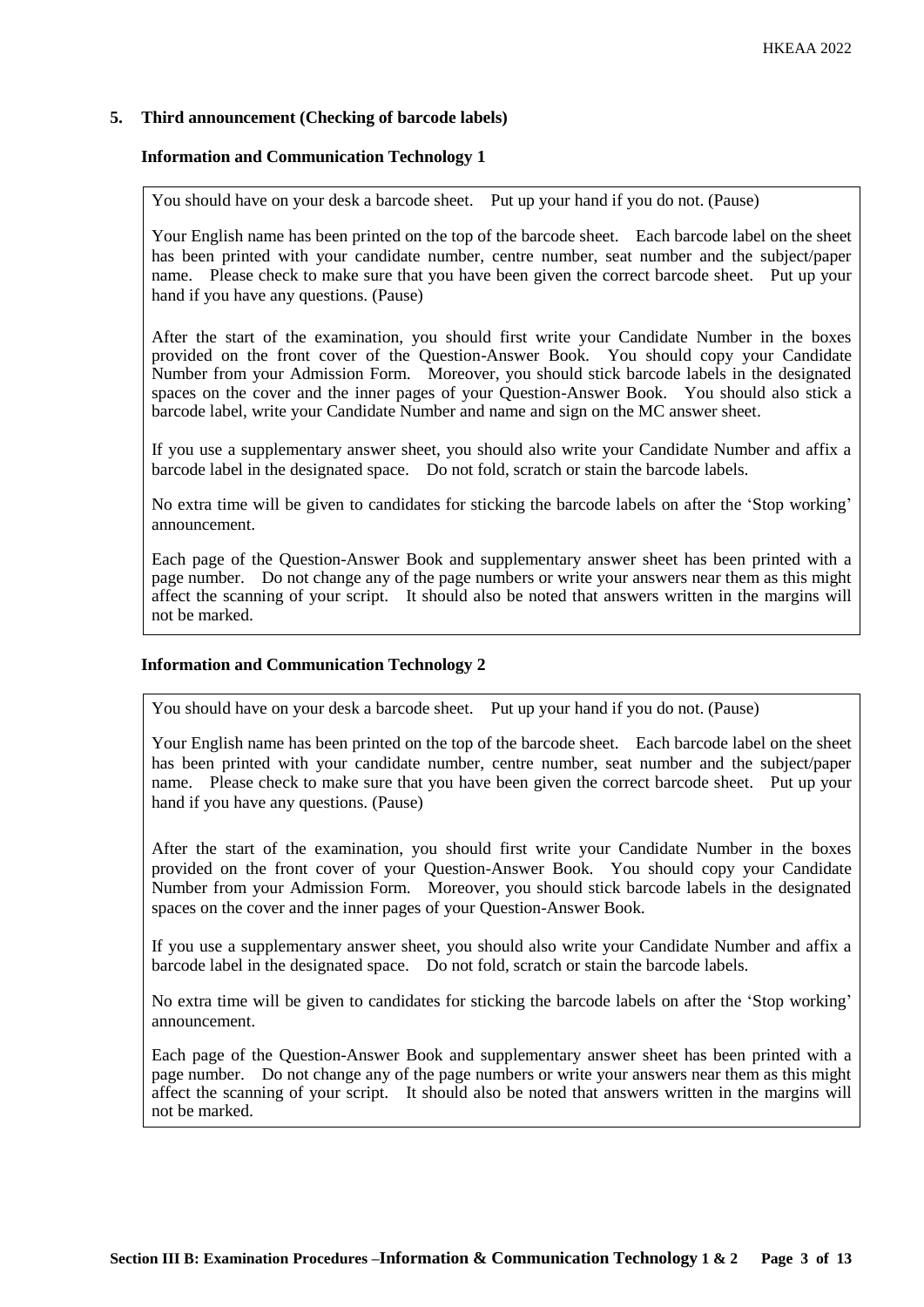# **6. Fourth announcement (Checking of MC answer sheets)**

## **Information and Communication Technology 1**

| You should have on your desk an MC answer sheet. Put up your hand if you do not. (Pause) |  |
|------------------------------------------------------------------------------------------|--|
| Now, read the Instructions on the MC answer sheet. (Pause)                               |  |

# **Information and Communication Technology 2**

This paper does not require any MC answer sheets. Please proceed to the fifth announcement on distribution of Question Papers/Question-Answer Books (see *paragraph 7*).

## **7. Fifth announcement (Distribution of Question Papers / Question-Answer Books)**

The Centre Supervisor should check carefully whether the Question Papers/Question-Answer Books are **for the correct session**. The Centre Supervisor should then unseal and **open the packets of Question Papers/Question-Answer Books in front of the invigilators and candidates**. After ensuring that there are sufficient copies for distribution, announce:

## **Information and Communication Technology 1**

The Question Paper and Question-Answer Book will be distributed now. Make sure you have put away all unauthorised articles; otherwise you will be penalised. (Pause to allow sufficient time, say 10 seconds, for candidates to put away their unauthorised articles)

Do not turn over your Question Paper or Question-Answer Book and do not start writing until you are told to do so.

# **Information and Communication Technology 2**

The Question-Answer Book will be distributed now. Make sure you have put away all unauthorised articles; otherwise you will be penalised. (Pause to allow sufficient time, say 10 seconds, for candidates to put away their unauthorised articles)

Do not turn over your Question-Answer Book and do not start writing until you are told to do so.

The Centre Supervisor should then give the Question Papers/Question-Answer Books to the invigilators and instruct them to distribute the papers to the candidates, with **the cover of the Question Papers/Question-Answer Books facing up**.

#### **8. Sixth announcement (Checking of Question Papers / Question-Answer Books)**

# **Information and Communication Technology 1**

You should have on your desk a Question Paper, an MC answer sheet and a Question-Answer Book. Put up your hand if you do not. (Pause)

Answers for Section A must be marked on the MC answer sheet and answers for Section B should be put in the Question-Answer Book. You are advised to use a pencil to mark the answers on the MC answer sheet and use a blue or black pen to write the answers on the Question-Answer Book. Do not fold or puncture the MC answer sheet.

Now, read the Instructions on the cover of the Question Paper and Question-Answer Book. Do not turn over the Question Paper and Question-Answer Book until you are told to do so. (Pause for 15 seconds)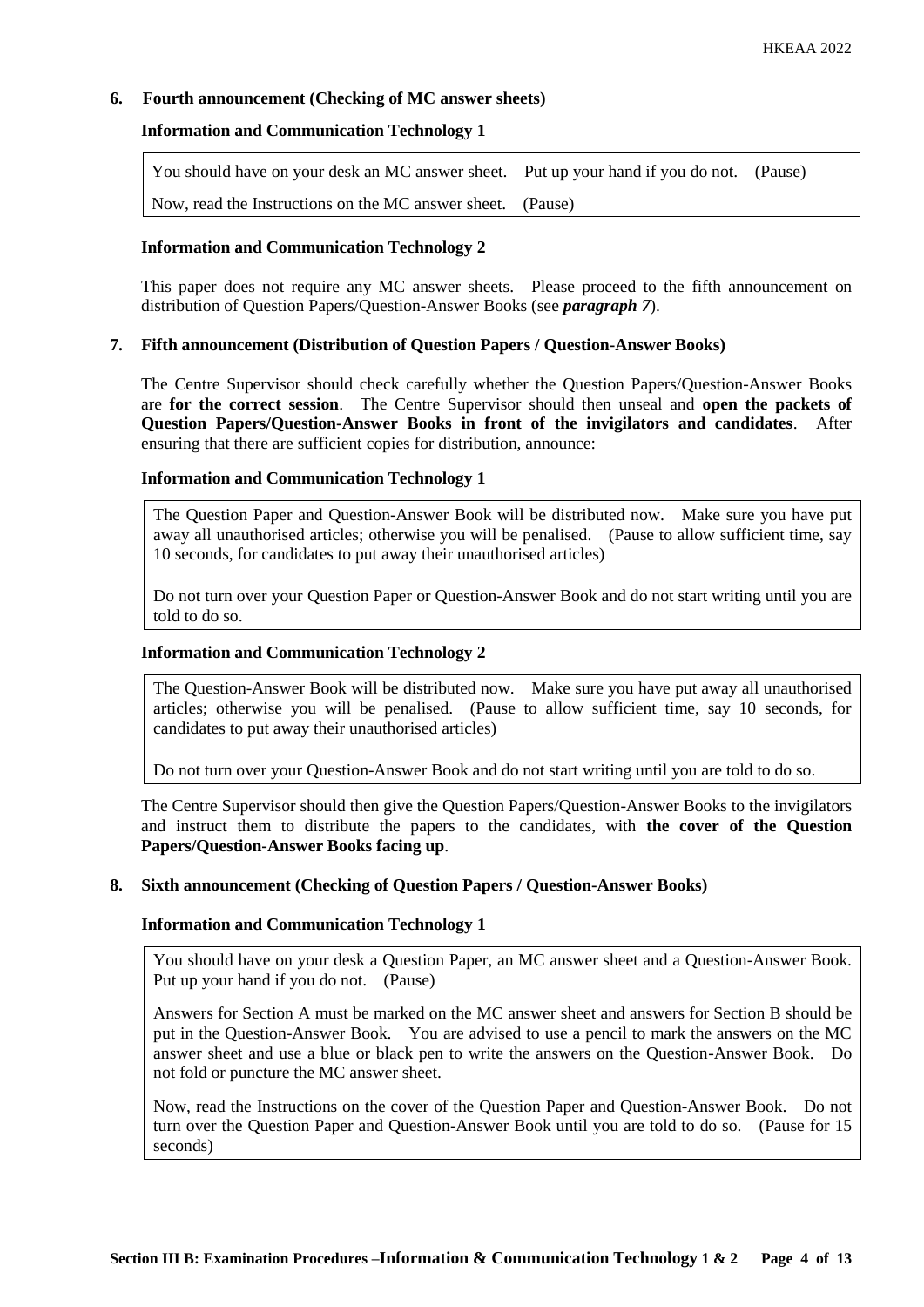You should have on your desk a Question-Answer Book. Put up your hand if you do not. (Pause)

Now, read the Instructions on the cover of the Question-Answer Book. Do not turn over the Question-Answer Book until you are told to do so. (Pause for 15 seconds)

#### **9. Seventh announcement (Checking of Question Papers and start of the examination)**

9.1 Before the start of the examination, the Centre Supervisor should remind candidates to make sure that they do not have any electronic devices (including mobile phones) switched on or on the body. Then ask the candidates to open the Question Paper/Question-Answer Book to **check the number of pages/questions**. After the start of the examination, candidates should first write their candidate number in the boxes provided on the MC answer sheet and the front cover of their Answer Book/Question-Answer Book (candidates should also write their name and sign on the MC answer sheet), and affix barcode labels in the designated spaces on the MC answer sheet, the front cover and the inner pages of the Answer book/Question-Answer Book according to the instructions on the cover. No extra time will be given to candidates for sticking the barcode labels after the 'Stop working' announcement.

## **Information and Communication Technology 1**

Before the examination begins, make sure that you have switched off your mobile phone, including the alarm function, and that you do not have any electronic devices on the body. (Pause to allow sufficient time, say 30 seconds, for candidates to do the final check)

Check your Question Paper and Question-Answer Book to make sure that there are no missing questions. Words like '**End of Paper**' or '**End of Section**' should appear after the last question. (Pause)

#### **Close the Question Paper and Question-Answer Book after checking.**

**After the announcement of the start of the examination**, you should first write your Candidate Number in the boxes provided on the front cover of the Question-Answer Book. You should copy your Candidate Number from your Admission Form. You should stick barcode labels in the designated spaces on the cover and the inner pages of your Question-Answer Book according to the Instructions on the cover. You should also stick a barcode label, write your Candidate Number and name and sign on the MC answer sheet.

**No extra time will be given** to candidates for sticking barcode labels after the 'Stop working' announcement.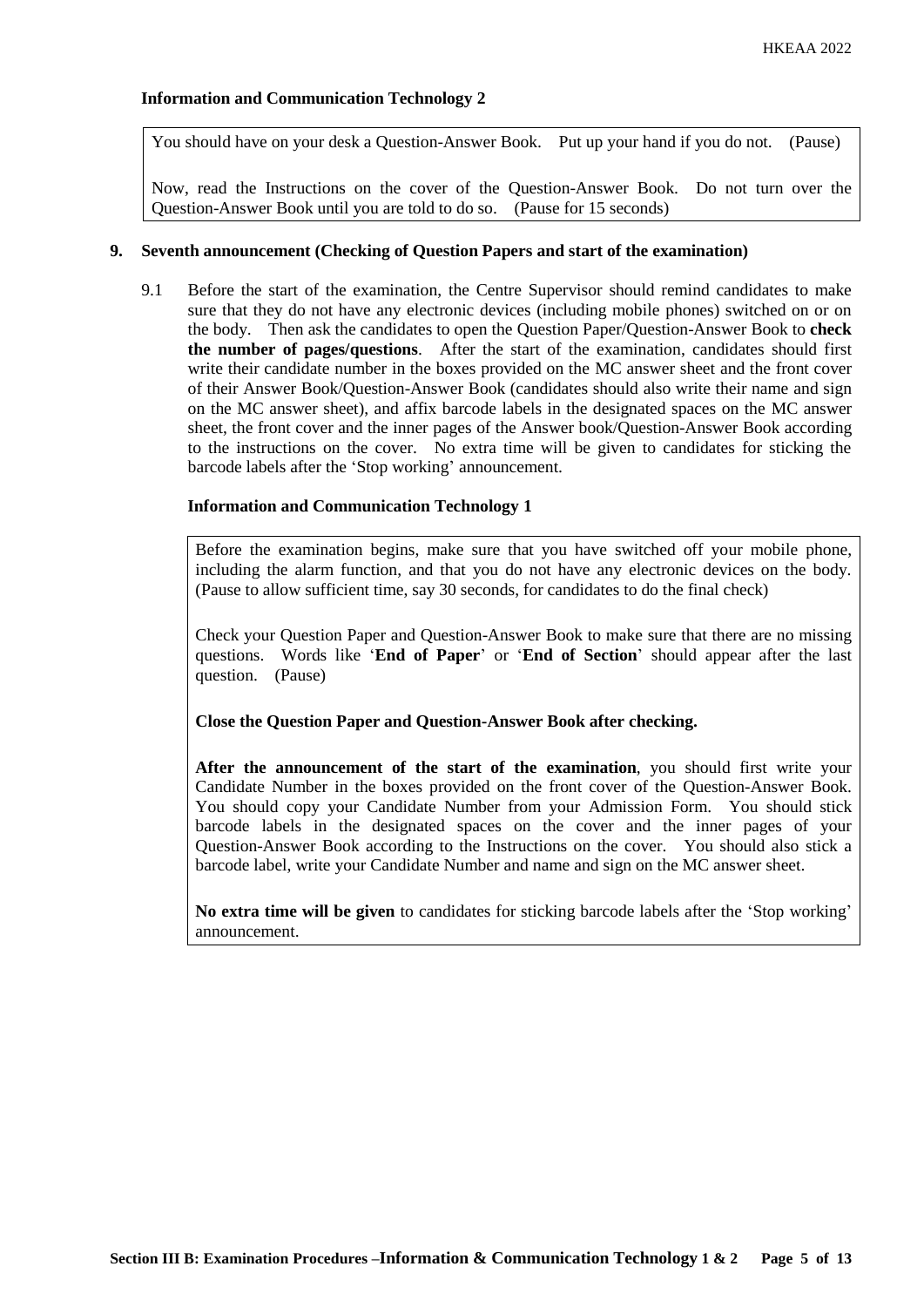Before the examination begins, make sure that you have switched off your mobile phone, including the alarm function, and that you do not have any electronic devices on the body. (Pause to allow sufficient time, say 30 seconds, for candidates to do the final check)

Check your Question-Answer Book to make sure that there are no missing questions. Words like '**End of Paper**' or '**End of Section**' should appear after the last question. (Pause)

**Close the Question-Answer Book after checking.**

**After the announcement of the start of the examination**, you should first write your Candidate Number in the boxes provided on the front cover of the Question-Answer Book. You should copy your Candidate Number from your Admission Form. You should stick barcode labels in the designated spaces on the cover and the inner pages of your Question-Answer Book according to the Instructions on the cover.

**No extra time will be given** to candidates for sticking barcode labels after the 'Stop working' announcement.

- 9.2 The Centre Supervisor should **check if there is any Special Notice** which contains last-minute messages to candidates. The Special Notice, if any, is in a **bright yellow envelope** (see *Specimen 9*). If there is a Special Notice for the session, make an announcement according to the instructions in the Special Notice and write down the contents of the Special Notice on the blackboard for the candidates' reference, particularly the latecomers.
- 9.3 If there are no questions from the candidates, the Centre Supervisor should give the signal to begin by announcing:

**Information and Communication Technology 1 and 2** (leaving early is allowed during the period after the first 30 minutes and before the last 15 minutes)

If you wish to leave early, you should put up your hand to seek an invigilator's permission. Early leavers are not allowed to take away the question papers.

According to the hall clock (my watch), the time is \_\_\_\_. The finishing time is \_\_\_\_. You may now start.

- 9.4 After the 'You may now start' announcement, the Centre Supervisor should write the actual starting time and the correct finishing time on the blackboard for the information of candidates and invigilators.
- 9.5 The Centre Supervisor should avoid the practice of writing up the starting and finishing times in advance, and should do this **only** when the precise times are known. If the hall has a clock visible to the candidates and is functioning properly (see **Notes** below), the Centre Supervisor should time the examination according to this clock. The Centre Supervisor may also refer to the digital timer available on the computer desktop of PECSS. Apart from providing a countdown of the examination time, the timer also provides reminders of the last 15 minutes, last 5 minutes and end of the examination session. The Centre Supervisor must ensure that candidates are given the full amount of time as specified on the Question Paper/Question-Answer Book. **No extra time** should be given to the candidates for reading the questions or for any other reason without specific instructions from the HKEAA.

#### **Notes:**

(1) The Centre Supervisor should check whether the hall clock is functioning properly before the start of the examination. If not, candidates should be reminded not to refer to the clock during the examination.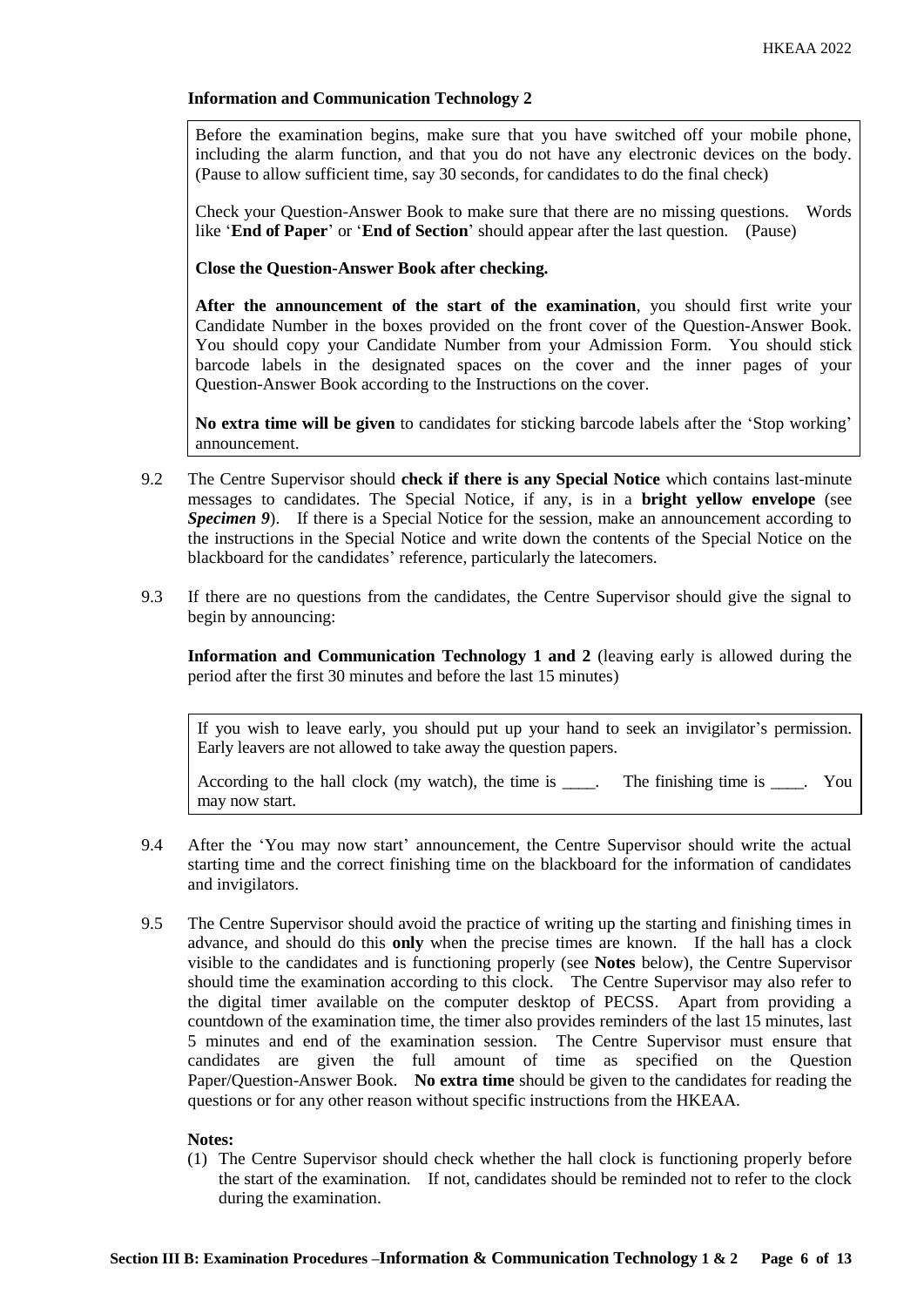- (2) If there are two clocks in the hall (say one in the front of the hall and one at the back), the Centre Supervisor should use the one facing the candidates and inform the candidates of the clock he/she is using for timing the examination in order to avoid misunderstanding.
- 9.6 The Centre Supervisor should ensure that all examinations start punctually as scheduled in the timetable. If under special circumstances an examination has to be delayed (due to bad weather or insufficient Question Papers/Question-Answer Books being made available), the Centre Supervisor should ensure that the candidates are given the full amount of time as specified on the Question Paper/Question-Answer Book. **Under no circumstances should an examination start before the scheduled time.**
- 9.7 Write the actual starting time and finishing time at the end of the session in the spaces provided on the Sessional Report (for elective subjects) (See *Specimen 20C*).

#### **B. Procedures after the Start of the Examination**

## **10. Checking the Admission Forms and Identification Documents**

Please refer to *Section III A paragraph 3* for details.

## **11. Taking of Candidates' Attendance**

Please refer to *Section III A paragraph 4* for details.

# **12. Collecting Question Papers and Question-Answer Books from vacant seats**

12.1 **30 minutes** after the start of the examination, ask the invigilators to collect the Question Paper/Question-Answer Book/MC answer sheet/barcode sheet from each vacant seat and return them to the Centre Supervisor. The Centre Supervisor is advised to put the blank Question-Answer Books/MC answer sheets inside a designated box/plastic bag to avoid mixing them up with the candidates' scripts to be collected at the end of the examination.

The Centre Supervisor should ask the invigilators to select 'Recording Absentees' from the Main Menu of their barcode scanner, scan the barcode sheets of the absentees, and upload the absentees' records to the ASTS programme before the absentees' barcode sheets are put inside the barcode sheet envelope (see *Specimen 30B*).

- 12.2 The school can retain the surplus Question Papers (including Multiple-Choice Question Papers and Question-Answer Books).
- 12.3 In the case of a candidate **requesting to have another Question-Answer Book**, the request should not normally be accepted. Supplementary answer sheets should be supplied.

#### **13. Early leavers**

- 13.1 Early leave is not allowed for the Listening papers and Multiple-Choice papers (i.e. Music Paper 1/Mathematics Compulsory Part Paper 2/Economics Paper 1).
- 13.2 For other subjects/papers, candidates may leave the examination room after the first 30 minutes of the session to 15 minutes before the end of the session. Candidates wishing to leave during the permitted time must raise their hand to summon an invigilator. Before a candidate is given permission to leave, the invigilator should ensure that (1) the candidate number has been put down and barcode labels have been affixed in the designated spaces of the answer script even if no attempt has been made to answer any questions; and (2) the question number box on each page of the answer script has been marked. **Early leavers are not allowed to take away the Question Papers.**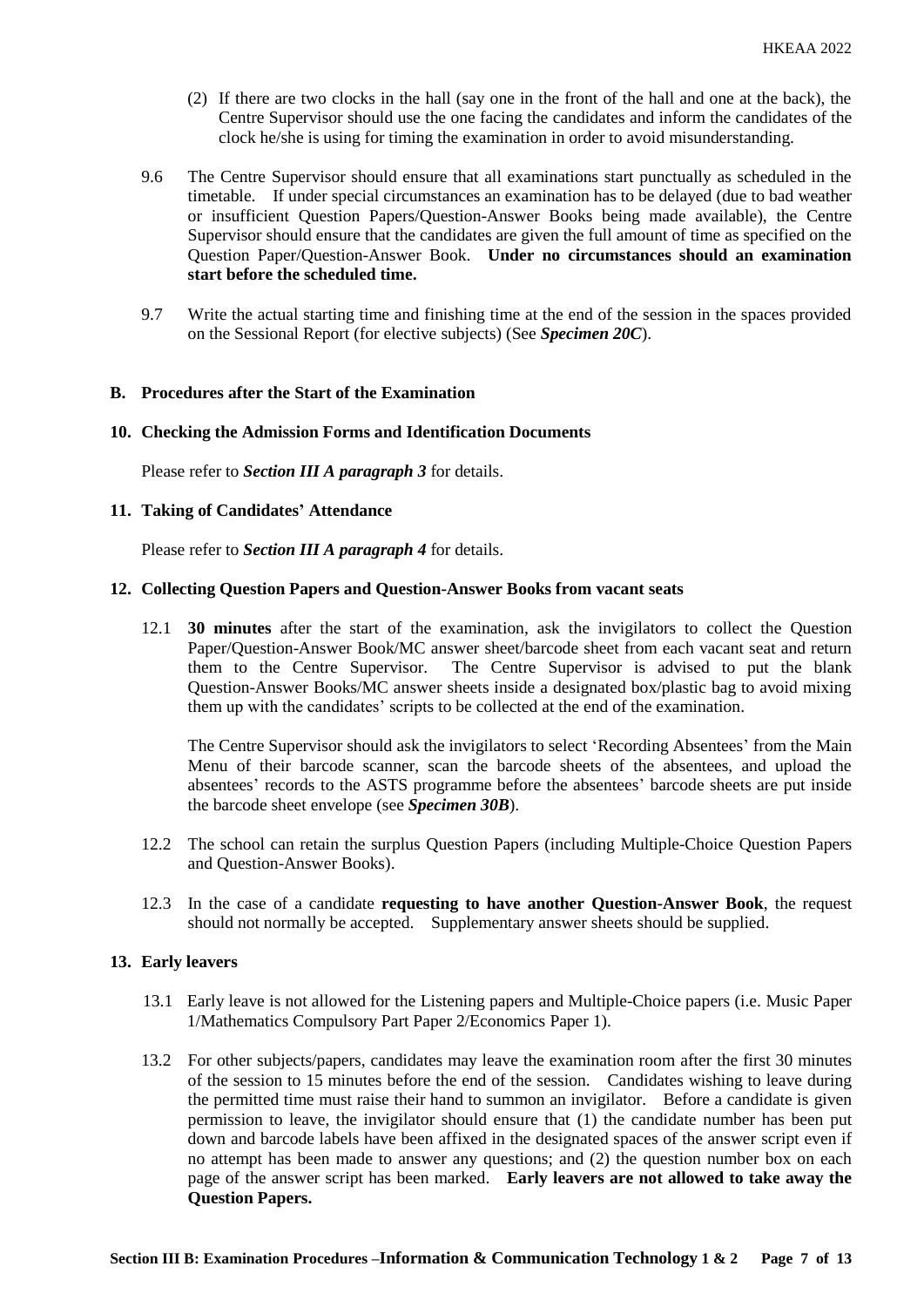- 13.3 The Centre Supervisor should report in detail (time of the incident, circumstances, etc.) any candidate who has left the examination room without permission or who has taken away the Question Paper on Report Form SR4g (see *Specimen 23A*).
- 13.4 If a candidate claims to be sick and wishes to leave outside the permitted time, he/she should state his/her reasons on Report Form SR4g for follow up by the HKEAA. He/she has to write his/her name and address in the space provided on the form. Please complete the attendance taking for the candidate and follow the script collection procedures as described in *paragraph 13.2* before letting the candidate leave.
- 13.5 The Question Papers and answer scripts of early leavers should be left on the candidates' desks. **The answer scripts should be collected at the end of the session together with those of other candidates** and placed in the appropriate script envelope while the Question Papers can be treated as ordinary surplus Question Papers which can be kept by the school.

## **14. Questions raised by candidates**

Please refer to *Section III A paragraph 5* for details.

## **15. Toilet arrangements**

Please refer to *Section III A paragraph 6* for details.

## **C. Report Forms**

- **16. If the Centre Supervisor wishes to make a report about the conduct of the examination, he/she can use the following report forms:**
	- Form SR1 Candidates without Admission Form/Identification Document<br>• Form SR3 Candidates Attended the Wrong Examination Centre/Subi
	- Form SR3 Candidates Attended the Wrong Examination Centre/Subject/Paper/Module/ Language Version not on Admission Form
	- Form SR4g Examination Irregularities (cheating/insufficient papers/candidates' disobeying the 'Stop working' instructions, etc.)
	- Form SR4b Examination Irregularities (Barcodes)
	- Form SR4c Examination Irregularities (Calculators)
	- Form  $SR4p$  Examination Irregularities (Mobile Phones/Electronic Devices/Sounding Devices)
	- Form  $SR4t$  Candidates Going to the Toilet
	- Form SR4i Examination Irregularities (Invigilators)
	- Sessional Report (for elective subjects)

# **D. End of Examination**

#### **17. Eighth announcement (Reminding candidates of the time left)**

17.1 15 minutes before the end of the session, the Centre Supervisor should announce:

#### **Information and Communication Technology 1**

You have 15 minutes left. You are not allowed to leave the examination room until you are told to do so.

Make sure you have written your Candidate Number and name, stuck a barcode label and signed on the MC answer sheet. Also, make sure you have written your Candidate Number and stuck barcode labels in the designated spaces of the Question-Answer Book.

No extra time will be given to candidates for sticking the barcode labels after the 'Stop working' announcement.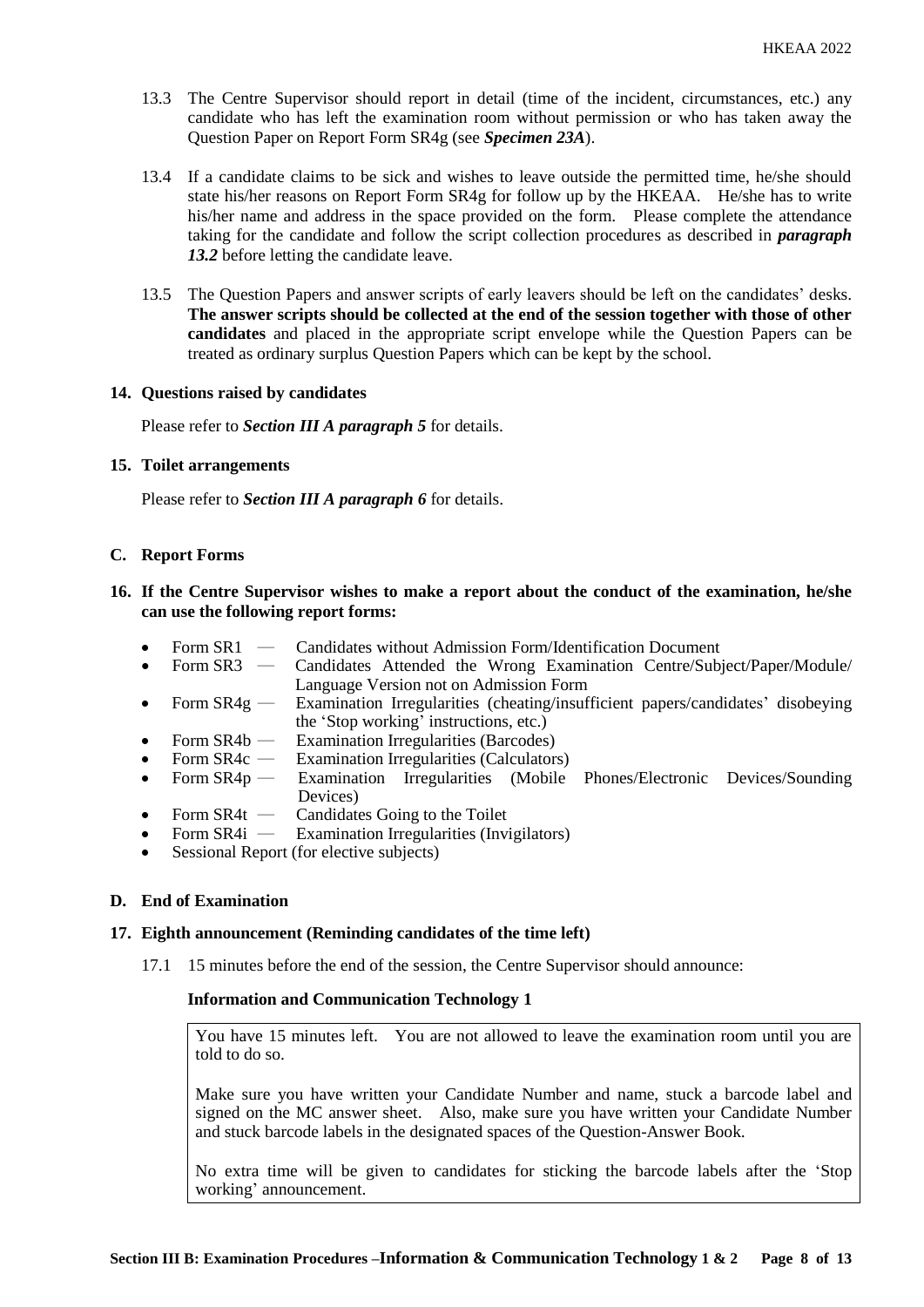You have 15 minutes left. You are not allowed to leave the examination room until you are told to do so.

Make sure you have written your Candidate Number and stuck barcode labels in the designated spaces of the Question-Answer Book.

No extra time will be given to candidates for sticking the barcode labels after the 'Stop working' announcement.

17.2 5 minutes before the end of the session, the Centre Supervisor should announce:

# **Information and Communication Technology 1**

You have 5 minutes left. Make sure you have written your Candidate Number and stuck barcode labels in the designated spaces on the MC answer sheet, Question-Answer Book and all supplementary answer sheets.

## **Remember to enter the question number and mark the question number box on all appropriate pages.**

Cross out all unwanted materials. You will *NOT* be allowed to work on your MC answer sheet, Question-Answer Book and supplementary answer sheets including affixing barcode labels, using an eraser, filling in question numbers or holding any stationery after the 'Stop working' announcement.

## **Information and Communication Technology 2**

You have 5 minutes left. Make sure you have written your Candidate Number and stuck barcode labels in the designated spaces on the Question-Answer Book and all supplementary answer sheets.

## **Remember to enter the question number and mark the question number box on all appropriate pages.**

Cross out all unwanted materials. You will *NOT* be allowed to work on your Question-Answer Book and supplementary answer sheets including affixing barcode labels, using an eraser, filling in question numbers or holding any stationery after the 'Stop working' announcement.

# **18. Ninth announcement ('Stop working' instruction)**

18.1 When time is up, announce:

# **Information and Communication Technology 1**

The time now is \_\_\_\_\_. Time is up. Stop working. Put down all your stationery. **(Pause for 10 seconds to ensure that all candidates are complying with the instructions^)**

Do not pack your personal belongings until you are told to do so. Close your Question Paper and Question-Answer Book. You must not work on your answers or affix barcode labels now, otherwise you will receive a mark penalty. (Pause)

The MC answer sheet and Question-Answer Book will be collected separately. If you have supplementary answer sheets, tie them in your Question-Answer Book with the piece of string provided. Put your Question-Answer Book and MC answer sheet next to the unused barcode labels. They will also be collected separately.

Make sure that your Admission Form and identification document do not get included in your answer script.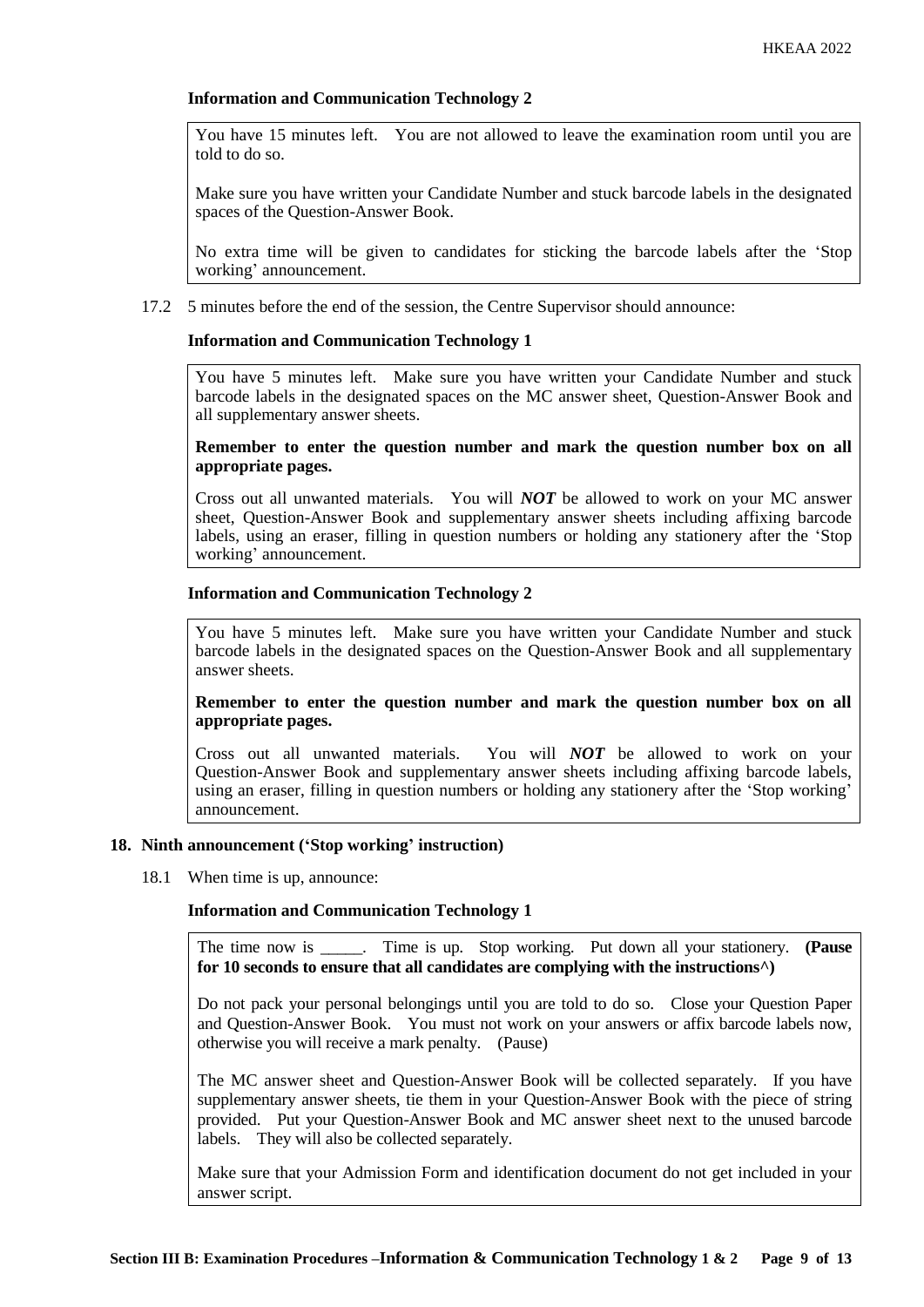The time now is \_\_\_\_\_. Time is up. Stop working. Put down all your stationery. **(Pause for 10 seconds to ensure that all candidates are complying with the instructions^)**

Do not pack your personal belongings until you are told to do so. Close your Question-Answer Book. You must not work on your answers or affix barcode labels now, otherwise you will receive a mark penalty. (Pause)

If you have supplementary answer sheets, tie them in your Question-Answer Book with the piece of string provided. Put your Question-Answer Book next to the unused barcode labels. They will be collected separately.

Make sure that your Admission Form and identification document do not get included in your answer script.

- **^** During the 10-second pause after *'Put down all your stationery'* is announced, the Centre Supervisor should stay on the stage to ensure that the candidates follow the instructions and invigilators should check if any candidates are still working on their answer scripts (including writing, erasing/crossing out answers, holding any stationery, affixing barcode labels or filling in question numbers).
- 18.2 For handling cases of candidates disobeying the 'Stop working' instruction, please refer to *Section IV paragraph 19*.

#### **19. Tenth announcement (Collection of answer scripts)**

- **NOTE**: **With the exception of Combined Science (Biology) Section A, Combined Science (Chemistry) Section A and Combined Science (Physics) Section A**, the Question Papers of other subjects (including multiple-choice question papers) need **NOT** be collected.
- 19.1 The Centre Supervisor should announce:

#### **Information and Communication Technology 1**

Your Question-Answer Book and MC answer sheet will be collected now. Stay in your seat quietly until you are told to leave.

While collecting the answer scripts, if you are found not having stuck a barcode label on the cover of the Question-Answer Book or the MC answer sheet, to facilitate scanning, the invigilator will let you stick the label on the cover or the MC answer sheet under supervision. You are required to complete a report form before leaving the examination room.

#### **Information and Communication Technology 2**

Your Question-Answer Book will be collected now. Stay in your seat quietly until you are told to leave.

While collecting the answer scripts, if you are found not having stuck a barcode label on the cover of the Question-Answer Book, to facilitate scanning, the invigilator will let you stick the label on the cover under supervision. You are required to complete a report form before leaving the examination room.

19.2 The Centre Supervisor should assign the invigilators to collect separately the answer scripts, rough-work sheets and barcode sheets (with/without remaining barcode labels), etc.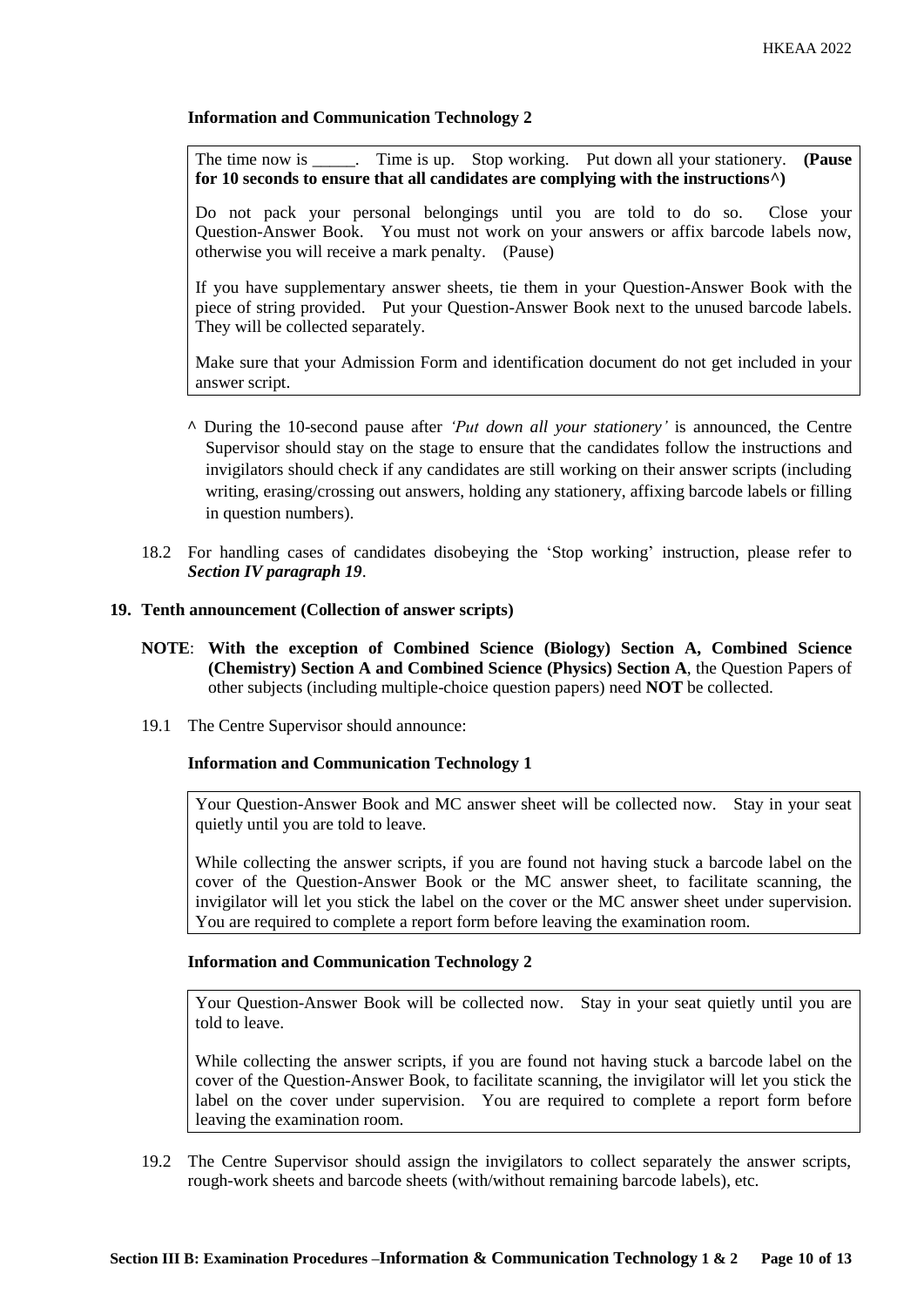- 19.3 While collecting the Question-Answer Books/MC answer sheets, if an invigilator discovers that **a candidate has not put down his/her candidate number on the cover of his/her Question-Answer Book/MC answer sheet, the candidate can be allowed to write his/her candidate number on the cover/MC answer sheet only under the supervision of the invigilator. However, the candidate should not be allowed to fill in the question number boxes.**
- 19.4 While collecting the Question-Answer Books/MC answer sheets, if an invigilator discovers that **a candidate has not stuck any barcode labels on the cover of the Question-Answer Book/MC answer sheet, to facilitate scanning, the candidate should be asked to stick the barcode label on that cover/MC answer sheet under the supervision of the invigilator. A report must be made on Report Form SR4b. The candidate should be asked to sign the report form.**

#### **20. Checking of answer scripts collected**

- 20.1 The answer scripts should be collected in candidate number order, with the smallest candidate number on top.
- 20.2 Ask the invigilators to scan the barcode labels on the scripts, including those using spare barcode labels. After scanning all answer scripts, invigilators should place the barcode scanners on the cradle for data transmission.
- 20.3 **The Centre Supervisor should check the 'Summary Report' and the 'Discrepancy Report' in the ASTS programme to ensure that the number of candidates present tallies with the number of collected scripts.** If there is a discrepancy between the attendance records and the scripts' records, the relevant information will be shown in the 'Discrepancy Report' in the ASTS programme. The Centre Supervisor should investigate the irregularities immediately. Please refer to the 'ASTS User Guide' where necessary.
- 20.4 If, at the time of scanning the barcode labels on the scripts, an invigilator discovers that a candidate has not stuck any barcode label on the cover of the Question-Answer Book/MC answer sheet, the Question-Answer Book/MC answer sheet need not be scanned. The matter must be reported to the Centre Supervisor immediately and recorded on Report Form SR4b. The case will be shown in the 'Discrepancy Report' of the ASTS programme.

The Centre Supervisor should, under the page of 'Answer Script', select the relevant candidate and click 'Edit' manually to update the script record. The candidate's script record should be updated as follows:

- (i) from '0/1' to ' $\checkmark$ ' (for examinations using 1 answer book)
- (ii) from '1/2' to ' $\checkmark$ ' (for examinations using 2 answer books and 1 answer book has been scanned while the other cannot be scanned)
- (iii) from '0/2' to ' $\checkmark$ ' (for examinations using 2 answer books and both answer books cannot be scanned).

The completed Report Form SR4b and the Question-Answer Book/MC answer sheet should be placed in the **Envelope for Special Reports & Related Scripts/Answer Sheets**.

20.5 The Centre Supervisor should put down the total number of scripts collected in the appropriate spaces on the Sessional Report (for elective subjects).

#### **21. Eleventh announcement (Dismissal of candidates)**

21.1 On completion of the collection and checking of all answer scripts, the Centre Supervisor should announce: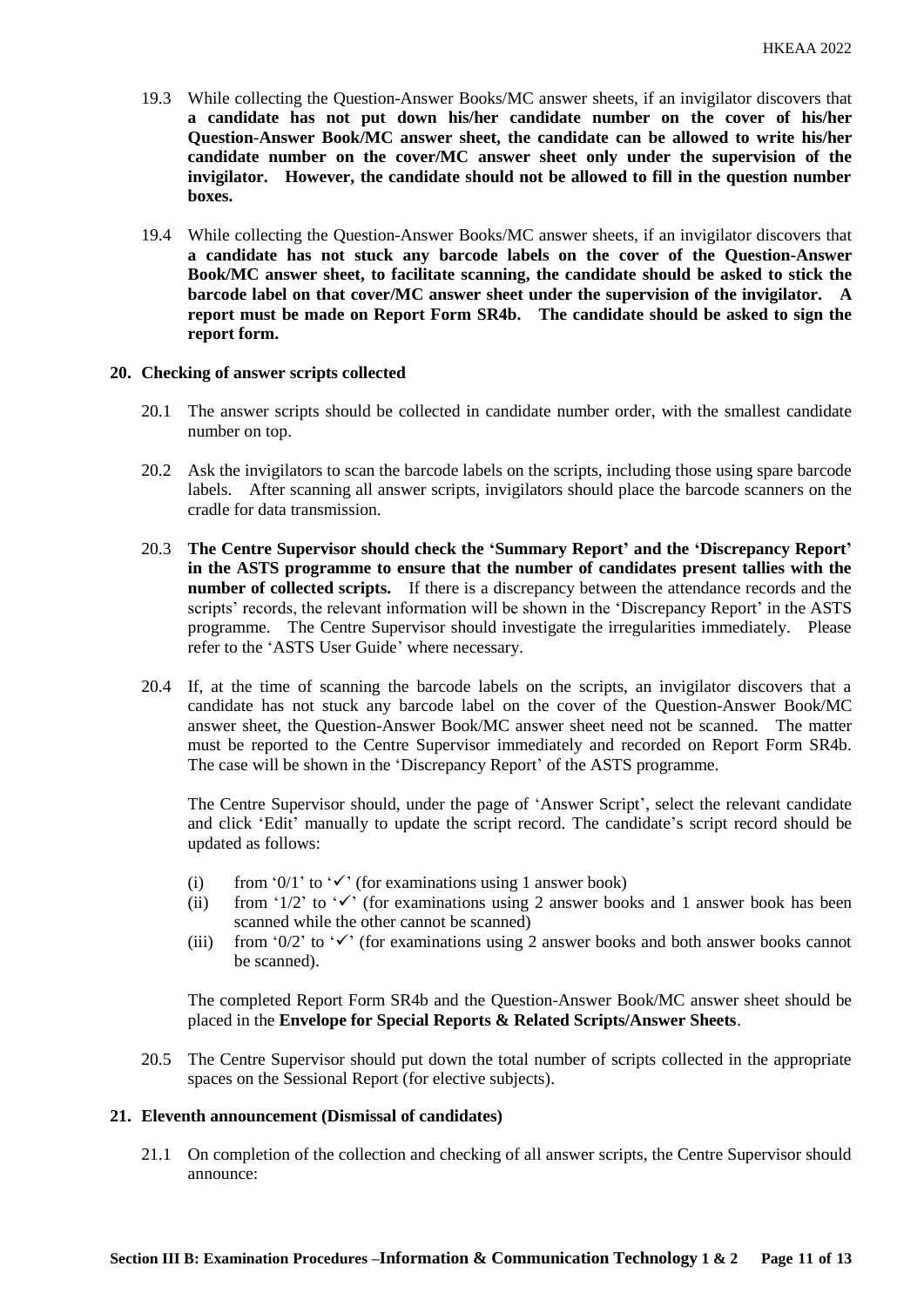The Paper 2 examination of this subject will be held at \_\_\_\_\_\_. Please come back 15 minutes before the start of the examination. You may now pack your personal belongings. Make sure you have your Admission Form, identification document and other personal belongings. (Pause) You can take away your question paper. You may now leave.

#### **Information and Communication Technology 2**

You may now pack your personal belongings. Make sure you have your Admission Form, identification document and other personal belongings. (Pause) You may now leave.

21.2 In the case of a candidate reporting any irregularity concerning the examination (e.g. requests a realignment of his/her MC answers), the Centre Supervisor should record the details of the irregularity (such as whether the case was reported before or after the dismissal of candidates) on Report Form SR4g so that follow-up action can be taken by the HKEAA.

#### **22. Completing the Sessional Report (for elective subjects)**

The Sessional Report (for elective subjects) should be completed by the Centre Supervisor and two invigilators (including one invigilator not provided by the centre school). This report need not be returned daily. It should be returned to the Scripts Collection Centre after the very last HKDSE examination session in the centre.

#### **23. Packing of scripts and examination materials**

- 23.1 The Centre Supervisor should refer to the Script Envelope Summary (see *Specimen 26B*) for the number of pre-printed script envelopes provided to the centre. The answer scripts should be placed in the appropriate script envelopes (see *Specimen 26A*) in candidate number order according to the candidate number ranges printed on the script envelope labels. The number of scripts inside should be written on each of the envelopes. Each envelope should be sealed with a piece of Security Adhesive Tape. The Centre Supervisor and one invigilator should then sign on the flap of the envelope across the tape (see *Specimen 27*). The envelopes must be tied with a piece of string for carrying purposes.
- 23.2 The MC answer sheets (absentees excluded) should be placed in the original answer sheet folder (see *Specimen 28*) which should then be placed in the clear plastic bags provided. The plastic bags should be sealed with Security Adhesive Tape. Do not bend or tie the folders. Except for the last folder, answer sheets of candidates (absentees excluded) from each 100 seats should be placed in one folder, e.g.

| Seat Number Range Folder |                |                                              |
|--------------------------|----------------|----------------------------------------------|
| $001 - 100$              |                | $\vert$ T if there are absentees, the folder |
| 101-200                  |                | 2 $\rightarrow$ will have fewer than 100 MC  |
| 201-247                  | $\overline{3}$ | answer sheets                                |

#### 23.3 **Items to be placed in the normal script envelopes/MC answer sheet folders:**

#### **Scripts/answer sheets of**

- (1) candidates who are present (including latecomers, early leavers and additional candidates);
- (2) candidates who cannot produce their Admission Forms but can produce their identification documents and the candidate numbers claimed can be verified;
- (3) candidates whose Admission Forms do not bear their photographs and who cannot produce their identification documents but their personalised barcode sheets can be found at the centre;
- (4) candidates who have disobeyed the 'Stop working' instruction;